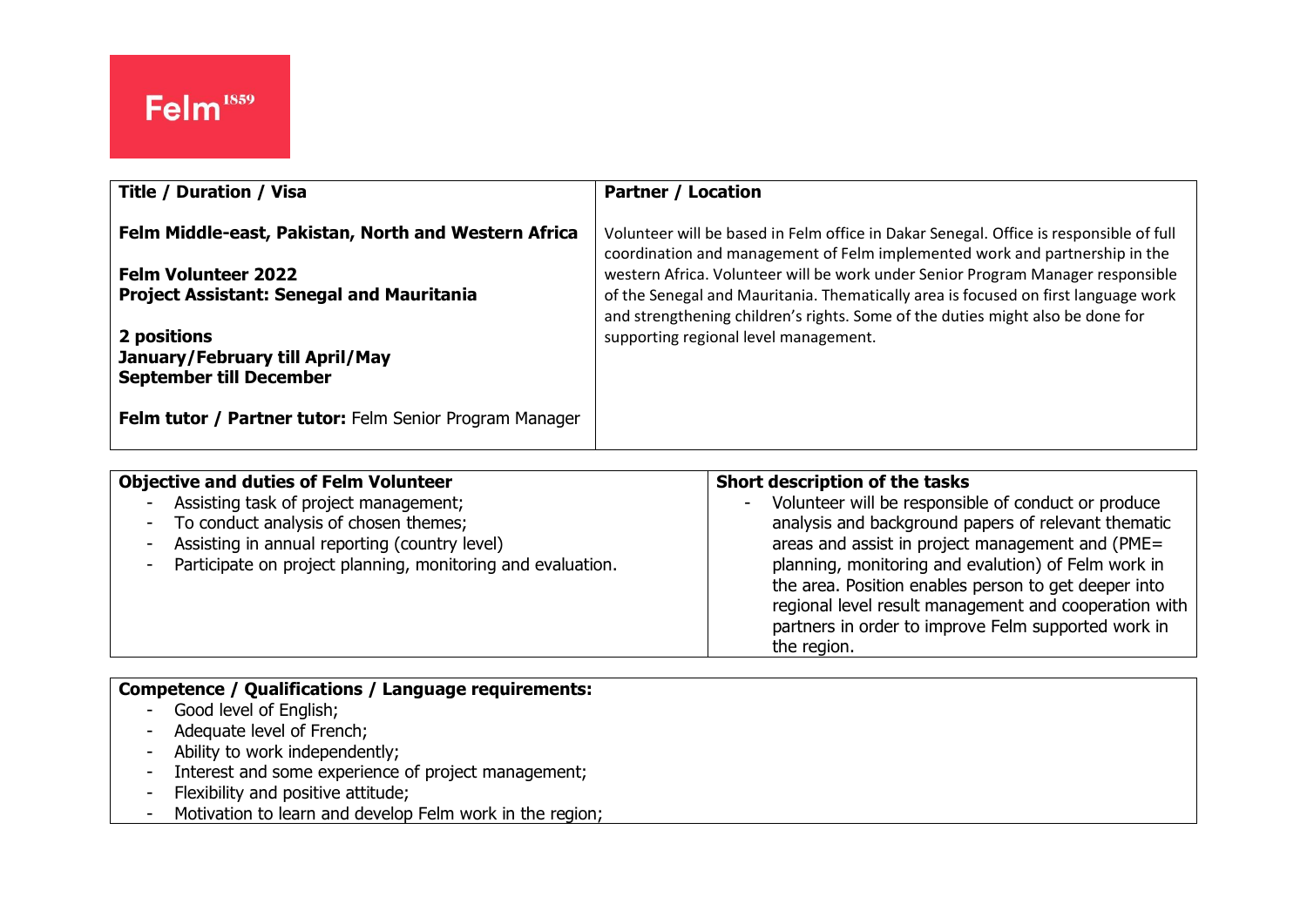## Felm<sup>1859</sup>

- Ability to work in multicultural environment
- Culture and religious sensitivity;
- Master level of education in relevant field of study (social sciences, development studies, peace studies, political science etc.);

#### **Benefits and commitments: Felm**

- Providing the tasks, materials and instructions for the Volunteer before volunteer period
- Felm will cover in-country expenses related to the volunteer task, such as work-related travel, sim-card and computer if necessary at work, etc.
- Advising the applicant with visa-procedures and providing Volunteer with visa invitation letter, and cover the costs if Volunteer needs extension of visa
- Providing a personal tutor and a draft program for the Volunteer period (incl. tutor discussions, starters session, mid-term discussion and evaluation session)
- Accommodation (furnished apartment or bedroom with shared kitchen and toilet)
- Introducing the Volunteer to Felm's partners work in the project areas

#### **Felm Helsinki offices**

- Recruiting a suitable Felm Volunteer
- Providing the tasks, materials and instructions for the Volunteer
- Orientation session
- Feedback session
- Travel insurance
- Criminal records extract for volunteering if tasks include working with children
- Small reimbursement of expenses

#### **Felm Volunteer**

- Following the FELM Volunteer agreement and its guidelines
- Following the Code of Conduct and Safety Instructions of LWF and tutor's instructions in destination
- Purchasing his/her own travel tickets from Finland to the country of placement and visa